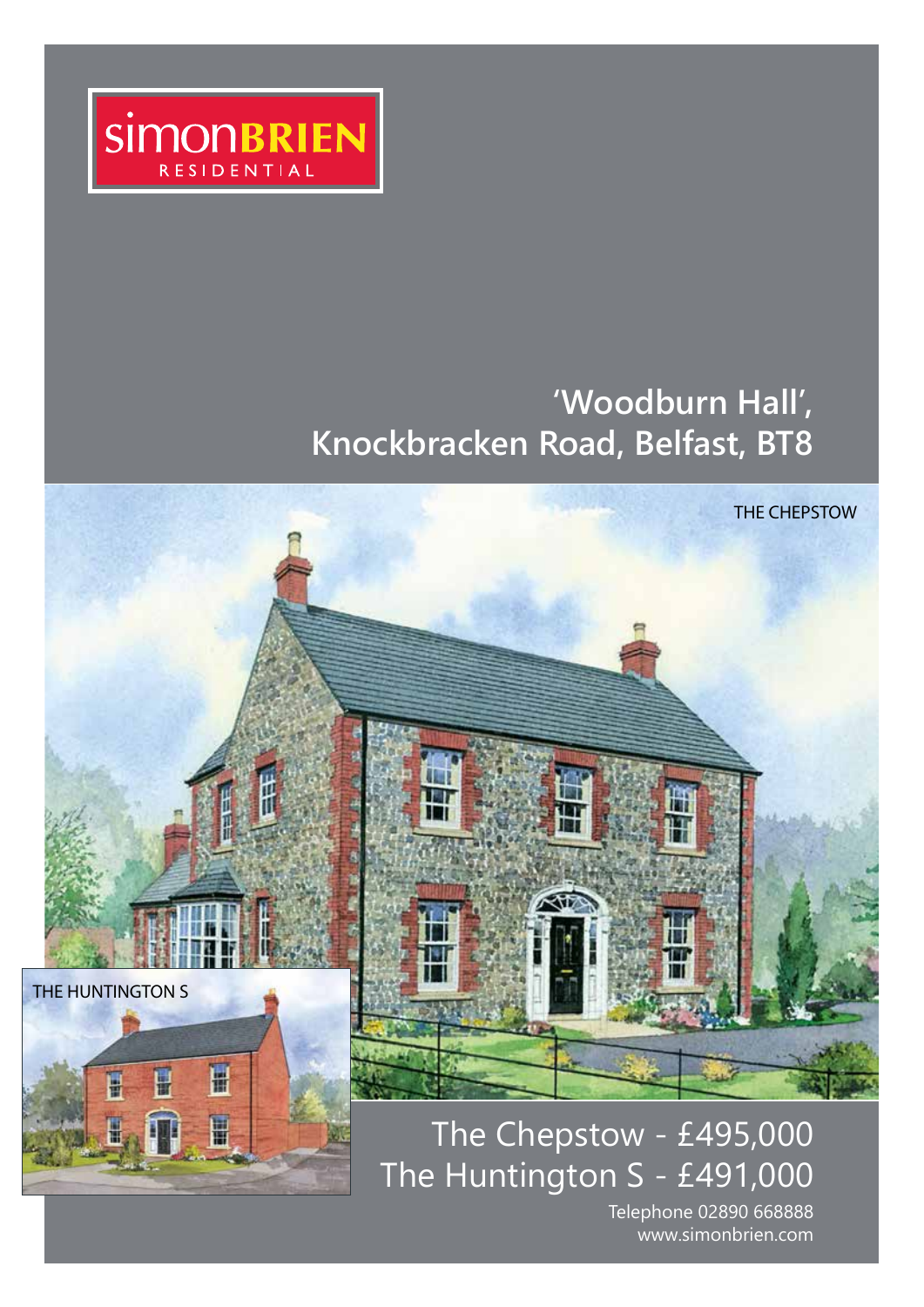**Telephone 02890 668888 www.simonbrien.com**







- Exceptional quality of construction and attention to detail
- Timeless traditional architectural design with all the comforts of modern day living
- Traditional cavity wall block/brick construction with natural slate roofs
- Solid concrete floors to both ground and first floors maximising insulation and minimising sound transmission
- Generous high ceilings throughout (8 fee 10" / 2.7m tall) • Traditional style PVC double glazed sliding sash windows
- reflecting the Georgian architectural style
- Carefully designed electrical, plumbing and heating specification using the latest technology and materials
- Handcrafted internal joinery with panelled doors and deep moulded skirting boards and architraves
- Exceptionally high standard specification for kitchen and appliances, sanitary ware and tiling with the ability for all buyers to refine design and upgrade to their own bespoke finish if desired
- Generous PC Sums

### **DESCRIPTION**

Situated off the Saintfield Road in one of Belfast's most sought after areas to live, this exquisite development of Georgian style detached family homes offers potential purchasers that semi-rural feel, but yet close to Belfast City Centre and other surrounding towns.

- BEDROOM (1): 16' 9" x 12' 2" (5.11m x 3.71m)
- ENSUITE: 8' 4" x 5' 11" (2.54m x 1.8m)
- BEDROOM (2): 12' 6" x 12' 2" (3.81m x 3.71m)
- BEDROOM (3): 12' 6" x 10' 10" (3.81m x 3.3m)
- BEDROOM (4): 12' 2" x 9' 2" (3.71m x 2.79m)
- BATHROOM: 8' 6" x 7' 3" (2.59m x 2.21m)

As this ideal location boasts numerous benefits, homeowners are guaranteed a perfect balance between the excitement of city living and the privacy provided by this residential area. For those who love the great outdoors, Woodburn Hall is situated just a stone's throw away from a multitude of luscious green spaces and outdoor leisure facilities. Whether it's admiring the beautiful array of plants in Belfast's stunning Ormeau Park, enjoying a round of golf at the thriving Rockmount Golf Club, or spending a fun-filled family afternoon at the adventurous Let's Go Hydro waterpark, this area is truly in a league of its own.

What's more, with Tesco Superstore, Newtownbreda and Forestside Shopping Centre located in close proximity, this area is considered nothing other than a shopper's paradise.

## **THE DEVELOPER**

When you enter a Porter & Co home, you are immediately struck by the uncompromising quality that has been the company's hallmark for over a quarter of a century.

To show the quality and attention to detail Porter & Co craft into every home, they have created an inspiring customer experience in their headquarters at Wallace Village to showcase the beautiful kitchen and bathrooms, and demonstrate the interior finishes and furnishings which reflect the luxury lifestyle you can enjoy in a Porter home.

# **ACCOMMODATION - CHEPSTOW (BRICK FINISH)**

### **GROUND FLOOR**

- ENTRANCE HALL:
- CLOAKS WITH WC:
- LOUNGE: 16' 11" x 11' 8" (5.16m x 3.56m)
- STUDY: 12' 0" x 11' 10" (3.66m x 3.61m)
- KITCHEN / DINING: 23' 0" x 12' 6" (7.01m x 3.81m)
- SUN ROOM: 13' 11" x 12' 10" (4.24m x 3.91m)
- UTILITY ROOM: 12' 6" x 8' 6" (3.80m x 2.60m)

#### **FIRST FLOOR**

# **ACCOMMODATION - HUNTINGTON S (Including Garage) - (RENDER FINISH)**

#### **GROUND FLOOR**

- LOUNGE: 16' 6" x 11' 7" (5.03m x 3.53m)
- STUDY: 12' 2" x 9' 10" (3.71m x 3m)
- KITCHEN / FAMILY: 29' 2" x 14' 2" (8.89m x 4.32m)
- DINING ROOM: 12' 1" x 9' 10" (3.68m x 3m)
- UTILITY ROOM: 9' 10" x 5' 11" (3m x 1.8m)

### **FIRST FLOOR**

- BEDROOM (1): 12' 2" x 11' 10" (3.71m x 3.61m)
- ENSUITE: 7' 10" x 4' 3" (2.39m x 1.3m)
- BEDROOM (2): 14' 10" x 9' 10" (4.52m x 3m)
- BEDROOM (3): 11' 10" x 9' 7" (3.61m x 2.92m)
- BEDROOM (4): 12' 2" x 9' 10" (3.71m x 3m)
- BATHROOM: 10' 6" x 10' 6" (3.2m x 3.2m) (minus hot press)